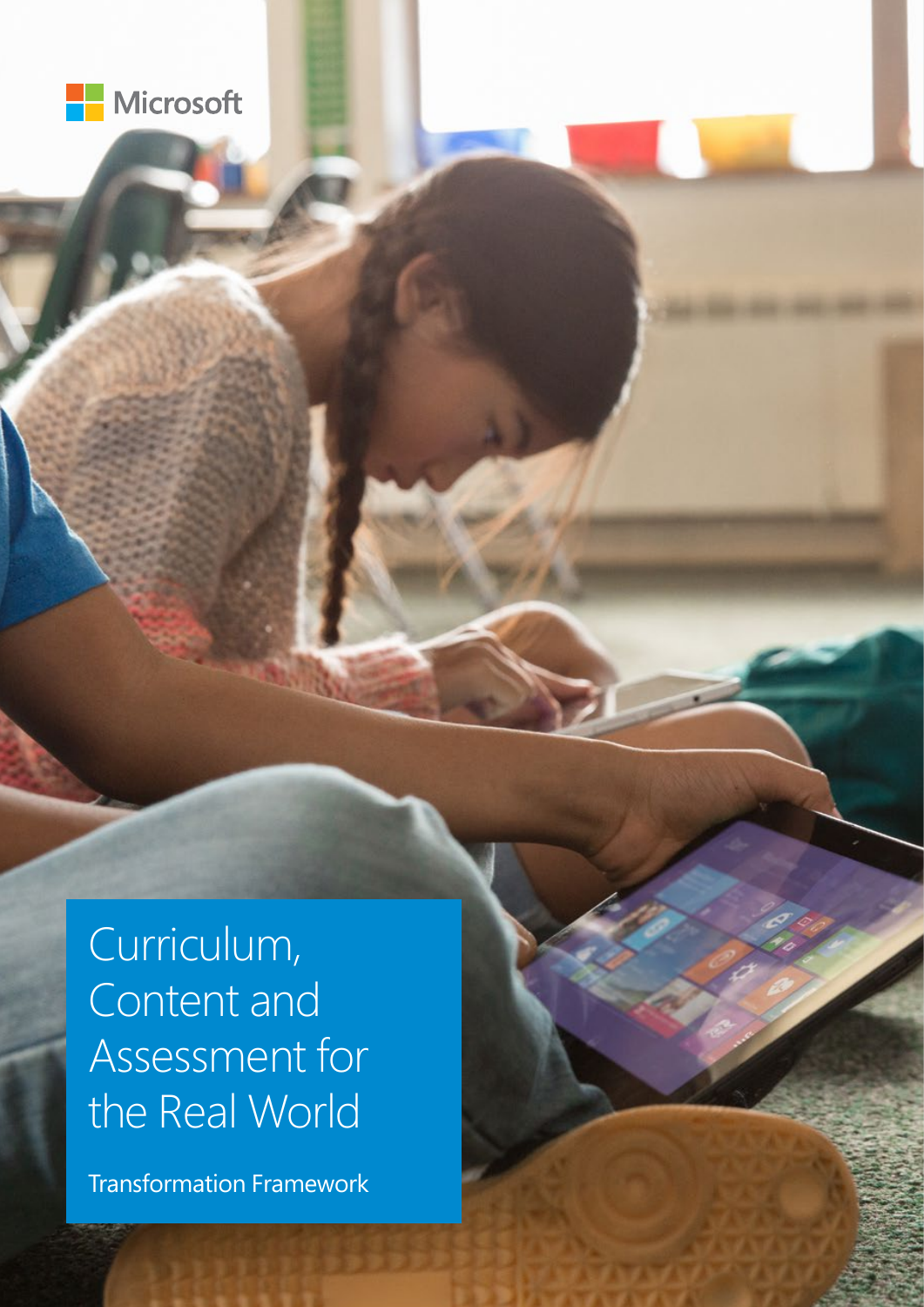

### **Curriculum, Content and Assessment for the Real World**

Education content, curriculum and assessment for learning must be student-centered, relevant, authentic, constructive, and interdisciplinary. Students should develop innovation, creativity, and 21st century skills through deep learning. Content must be digital and shared widely. School leaders and educators should become visionaries of a better future for their students and communities, working as orchestrators who use evidence and modern technology to positively influence curriculum and assessment.

This paper provides an overview of recent practice and research to guide effective curriculum, content, and assessment for future-ready students. There are two clear roles for the use of technology in content, curriculum and assessment. First, in providing authentic, real-world learning that is sufficiently challenging – that promotes ownership and collaboration, and that supports creativity and artifact production. Research consistently provides evidence that technology can support teachers in effective integration of curricula and assessment in classrooms. A second role for technology relates to the actual content being delivered. Digital technologies have helped to reshape our expectations of the curriculum that is being offered.

# Introduction

### About the author

#### **Richard E. Ferdig Summit Professor, Learning Technologies Kent State University, USA**

Richard E. Ferdig is the Summit Professor of Learning Technologies and Professor of Instructional Technology at Kent State University. He works within the Research Center for Educational Technology and also the School of Lifespan Development and Educational Sciences. With a Ph.D. in Educational Psychology, he has served as researcher and instructor at Michigan State University, the University of Florida, the Wyzsza Szkola Pedagogiczna (Krakow, Poland), and the Università degli studi di Modena e Reggio Emilia (Italy). His research, teaching and service combine cuttingedge technologies with current pedagogic theory to create innovative learning environments.

Curriculum, Content and Assessment for the Real World

#### **What is the Education Transformation Framework?**

The Microsoft Education Transformation Framework helps fast track system-wide transformation by summarizing decades of quality research. It includes a library of supporting materials for ten components of transformation, each underpinned by an executive summary and an academic whitepaper detailing global evidence. This provides a short-cut to best practice, speeding up transformation and avoiding the mistakes of the past. Microsoft also offers technology architectures and collaborative workshops to suit your needs.



This paper examines one of ten critical components of effective transformation in schools and education systems. Each paper is produced by an expert author, who presents a global perspective on their topic through current thinking and evidence from research and practice, as well as showcase examples. Together, the papers document the contributions of 'anytime, anywhere' approaches to K-12 learning and explore the potential of new technology for transforming learning outcomes for students and their communities.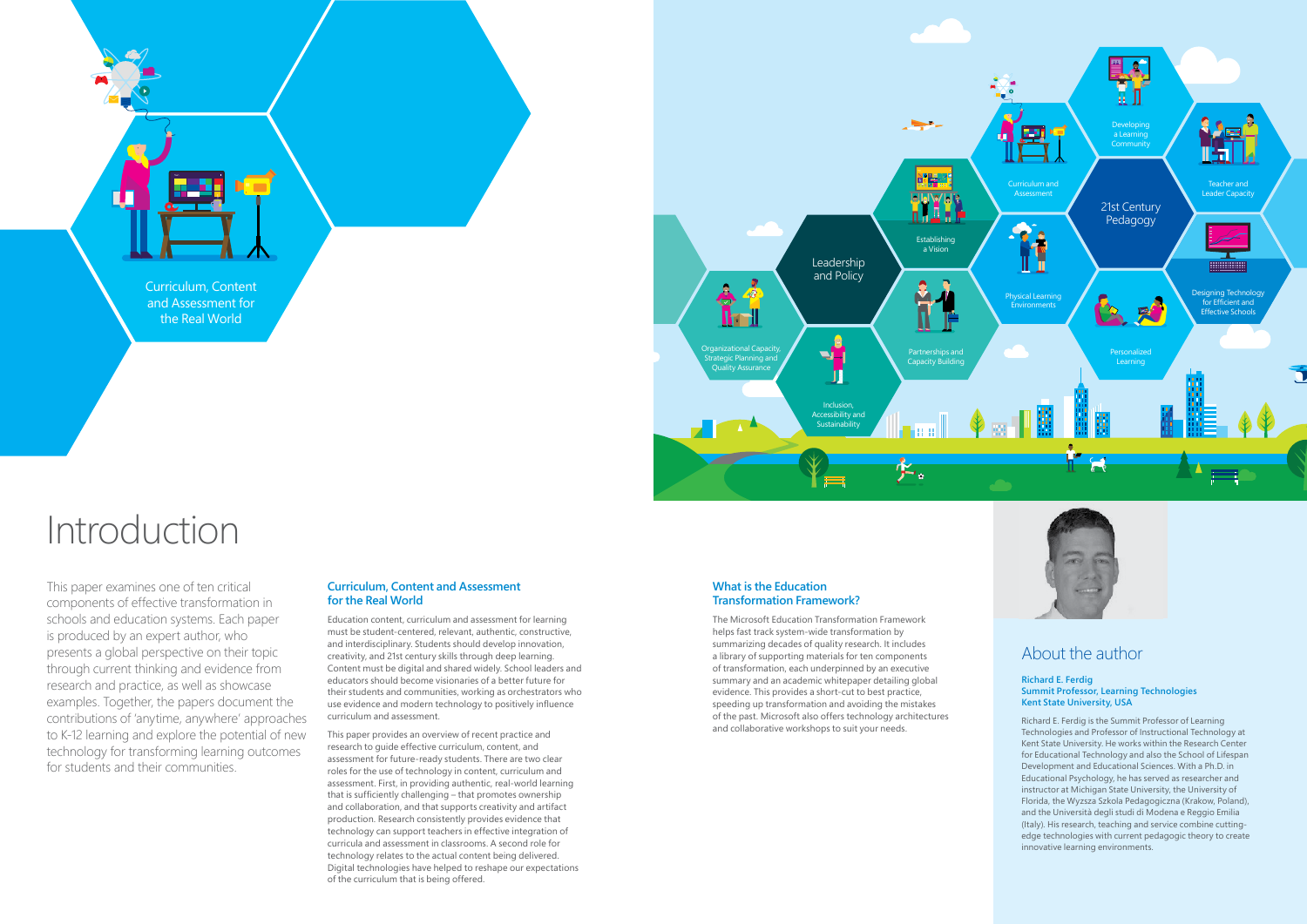# The state of play

### **What's the current educational ideal?**

Contemporary curriculum and assessment should be studentcentered, relevant, authentic, constructive, and interdisciplinary. It should empower students to develop innovation, creativity, and 21st century skills through deep learning. Content should be digital and widely shared.

School leaders and educators should act as visionaries of a better future for their students and communities, working as orchestrators who use evidence and modern technology to positively influence curriculum and assessment. This paper provides an overview of recent practice and research to guide effective and dynamic curriculum, content, and assessment for future-ready students.

### **How do we define curriculum, content and assessment?**

Curriculum and assessment are integral components to any learning or teaching environment. Curriculum is the content and learning progressions that are engaged, taught or learned. Assessment helps determine the outcomes of the instruction of that content – a process that provides feedback to both the learner and the instructor. Both curriculum and assessment work together cyclically and recursively to provide the learner with direction and focus.

Curriculum and assessment work together cyclically and recursively to provide the learner with direction and focus.

Clearly curriculum and assessment do not occur in a vacuum

This process involves a learner who brings prior knowledge, interests, and individual needs.<sup>1</sup> It also involves a more knowledgeable other who can scaffold and support the learner.<sup>2</sup> Finally, where the curriculum addresses what content is being taught, the pedagogical approach addresses how the content is taught.

scaffolding of a more knowledgeable other. Researchers have provided evidence this "more knowledgeable other" can be a human or a computer.<sup>8</sup>

Beliefs about how learners acquire knowledge will certainly influence the instructional strategies used to present the content. These various components form a complex relationship such that one piece of content could be offered in multiple and various presentations and teaching styles. The assessment will then often mirror both the pedagogical beliefs and the instructional strategies of the presenter.

### **What is working, according to research?**

Research shows that innovations in both curriculum and assessment work best when they are tied to academic content and practice.<sup>3</sup> From a social constructivist perspective, innovations must be based in authentic, real world problems.4 Designers of successful classroom interventions must make sure that "they are engaging enough to seduce children into the world of learning... Once ensnared, it may be possible to guide students toward the intrinsic rewards that follow from self-initiated disciplined inquiry."5 The real world refers to opportunities to legitimately participate in communities of practice.<sup>6</sup> Students have the opportunity to solve real world problems as authentic apprentices.

Such innovations must also be sufficiently challenging. Content or assessment too far above or below a learner will either bore them or frustrate them to the point of quitting. Sufficiently challenging content meets a learner at what Vygotsky calls the zone of proximal development (ZPD).<sup>7</sup> The ZPD is the space at which a learner grows with the support and

Important curricular and assessment innovations especially in key learning areas, such as STEM must also provide learners with a sense of ownership. Ownership here could refer to both the design of the problem as well as the solution. McLoughlin and Lee argue that the "socially based tools and technologies of the Web 2.0 movement are capable of supporting informal conversation, reflexive dialogue and collaborative content generation, enabling access to a wide raft of ideas and representations. However, in order for self-regulated learning to come to fruition, students need not only to be able to choose and personalize what tools and content are available, but also to have access to the necessary scaffolding to support their learning."9

A final important point about curricular innovations is that the assessments must provide multiple opportunities for the creation of artifacts. In STEM, as well as

other topics, the publication of artifacts provides teachers with a way to "infer the process by which students transform meanings and strategies appropriated within the social domain, making those strategies their own."10 This publication also provides opportunities for feedback from teachers and others which can promote knowledge construction, knowledge integration,<sup>11</sup> higher order thinking and self-regulatory behavior.<sup>12</sup> Assessment here becomes more than just a process of learning; it becomes a process for learning.13 The goal is to use assessment as a tool for the student acquisition of knowledge; the creation of artifacts provides that opportunity.

Assessment is more than just a process of learning, but a process for learning.

- 4 Blumenfeld, Krajcik, Marx & Soloway, 1994.
- 5 Brown, 1992, p. 173.
- 6 Lave and Wenger, 1991.
- 7 ZPD; 1978.
- 8 Scardamalia & Bereiter, 1991.



- 9 McLoughlin and Lee, 2010, p. 28. 10 Gavelek & Raphael, 1996, p. 188.
- 11 Linn, 1992.
- 12 Laurillard, 1996.
	- 13 Black, 2004.
- 4 | Curriculum, Content and Assessment for the Real World Curriculum, Content and Assessment for the Real World | 5

a human or a computer.

1 Rochelle, 1997. 2 Vygotsky, 1978. 3 Salomon, 1993.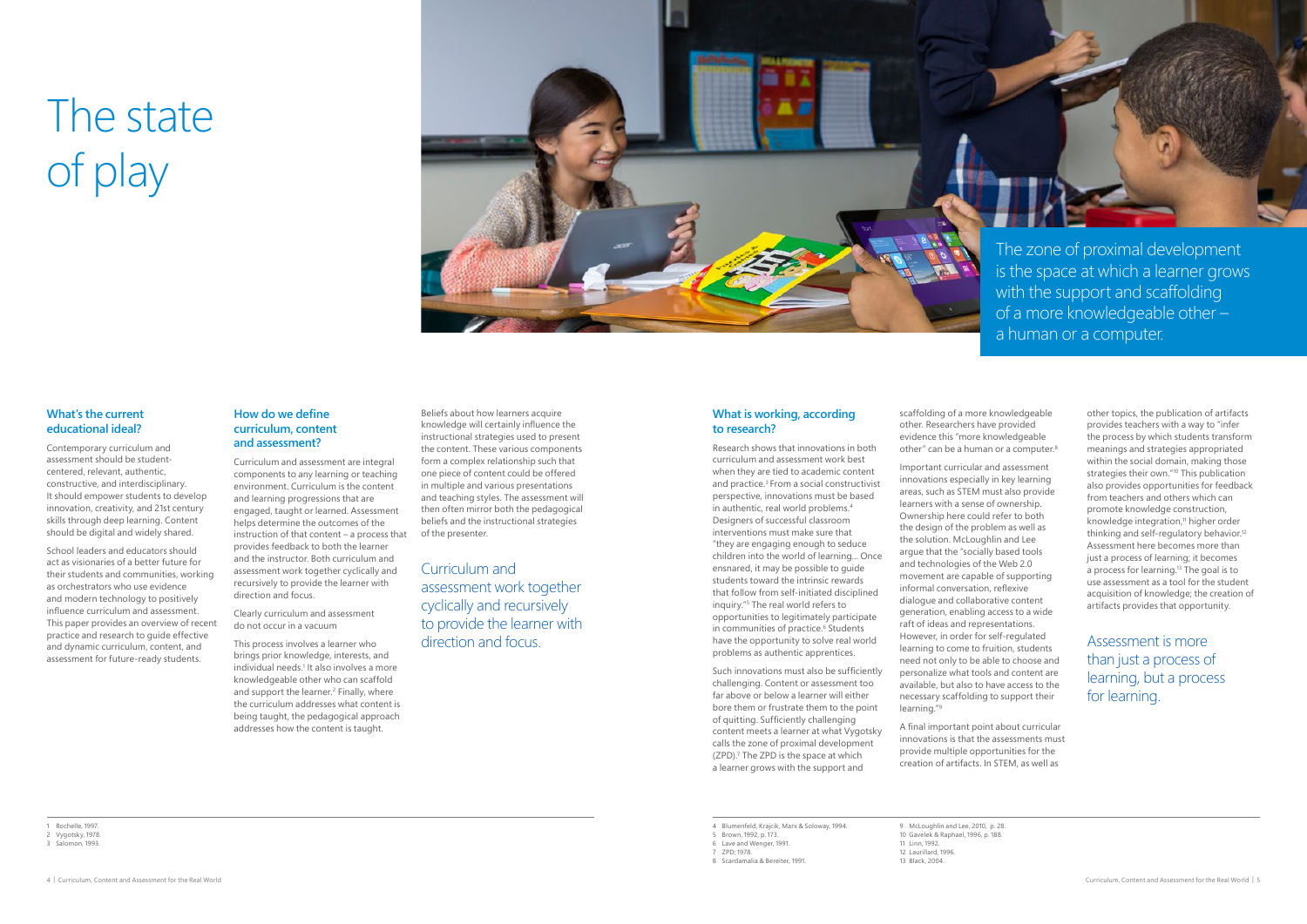# **Technology** and Teaching



### **Where does technology fit in curriculum and assessment?**

There are two clear roles for the use of technology in curriculum and assessment. First, in providing authentic, real-world learning that is sufficiently challenging; that promotes ownership and collaboration, and that supports creativity and artifact production in a way that is theoretically sound. However, technology is not always easy to implement in classrooms, particularly if a teacher is trying to meet the advanced or remedial needs of individual students. Research consistently provides evidence that technology can support teachers in effective integration of curricula and assessment in classrooms.

students.<sup>16</sup> Finally, Cavanaugh et al. provided evidence that K-12 online learning was just as effective – and in some cases, more effective – than traditional face-to-face schooling.17

A second role for technology relates to the actual content being delivered. Digital technologies have helped to reshape our expectations of the curriculum that is being offered. Binkley et al. proposed ten skills within four general groupings that change how we view innovative curriculum (see table).<sup>18</sup>

For instance, Cheung & Slavin completed a meta-analysis on computer-aided instruction. The results showed a positive (albeit modest) effect size compared to traditional instruction in K-12 mathematics classrooms.14 Bernard et al.'s metaanalyses demonstrated that students in blended learning conditions exceeded students in traditional classroom environments by about one-third of a standard deviation.15 Barrow, Markman & Rouse offered positive evidence for the use of a computer-based curriculum in supporting pre-algebra and algebra concepts to middle and high school

The teacher or more knowledgeable other is critical in the curriculum and assessment process. They scaffold the learner beyond what the student could achieve on their own. More importantly, research has provided evidence of pedagogical content knowledge,<sup>20</sup> an important asset that is often overlooked. Pedagogical knowledge is an understanding of learning and instruction; content knowledge is a deeper understanding of a particular subject matter. But, pedagogical content knowledge is understanding how to teach that particular subject matter. Said differently, knowing how to teach and knowing math is different than knowing how to teach math. If you add technology to the mix, knowing how to teach math with technology is yet another layer of complexity.<sup>21</sup>

Simply adapting and implementing technology does not mean that positive results are imminent. However, research has provided that technology can play an important role in promoting effective teaching and in supporting learning.

It is not about having a set curriculum or assessment, it is about having teachers who understand how to adapt that curriculum and assessment to meet the needs of the learners. Teachers may not be prepared to handle such tasks, nor may they be able given traditional tools; however, research has provided evidence that technology can support teachers in this important process.<sup>22</sup>

This list was developed from an analysis of twelve existing frameworks across various countries. Others have mirrored such efforts, adapting or renaming them to make local contexts.19 Regardless of the terminology, there is a general agreement that schooling in the 21st century involves a deeper and more enhanced understanding of curriculum, and what is to be taught and learned, in order for students to be successful after graduation. This is particulalry important in relation to promoting excellence in STEM teaching.

### Simply adapting and implementing technology does not mean that positive results are imminent.

### **What is the role of the teacher in this process?**

Cochran-Smith and Lytle also suggest that knowledge for teaching (learned in preparation programs) and knowledge in practice (knowledge learned while teaching) is different than knowledge of practice. This third category represents a meta-cognitive process where a teacher becomes a creator of knowledge through inquiry. As such, teachers must not only be knowledgeable about their practice, they must be able to think more deeply as they practice.

Schooling in the 21st century involves a deeper and more enhanced understanding of the curriculum.

14 Cheung & Slaving, 2013.

15 Bernard et al., 2014.

16 Barrow, Markman & Rouse, 2009.

17 Cavanaugh et al., 2004.

18 Binkley et al., 2012, pp. 18-19.

19 Assessment and Teaching of 21st Century Skills, 2014; Voogt, Erstad, Dede, & Mishra, 2013.

20 Shulman, 1986.

21 Ferdig, 2006.

22 Russell, Carey, Kleiman, & Venable, 2009; Ferdig, 2010.

Knowing how to teach and knowing math is different than knowing how to teach math… Knowing how to teach math with technology is yet another layer of complexity.

#### **Innovative curriculum**

| <b>Ways of thinking</b>                                                                                                                          | <b>Ways of working</b>               | <b>Tools for working</b>                      | Living in the world                                                                                                                                               |
|--------------------------------------------------------------------------------------------------------------------------------------------------|--------------------------------------|-----------------------------------------------|-------------------------------------------------------------------------------------------------------------------------------------------------------------------|
| Creativity and<br>$1_{\cdots}$<br>innovation<br>2. Critical thinking,<br>problem-solving,<br>decisions<br>3. Learning to learn,<br>metacognition | 4. Communication<br>5. Collaboration | 6. Information<br>literacy<br>7. ICT literacy | Citizenship - local<br>8.<br>and global<br>9. Life and career<br>10. Personal and social<br>responsibility -<br>including cultural<br>awareness and<br>competence |

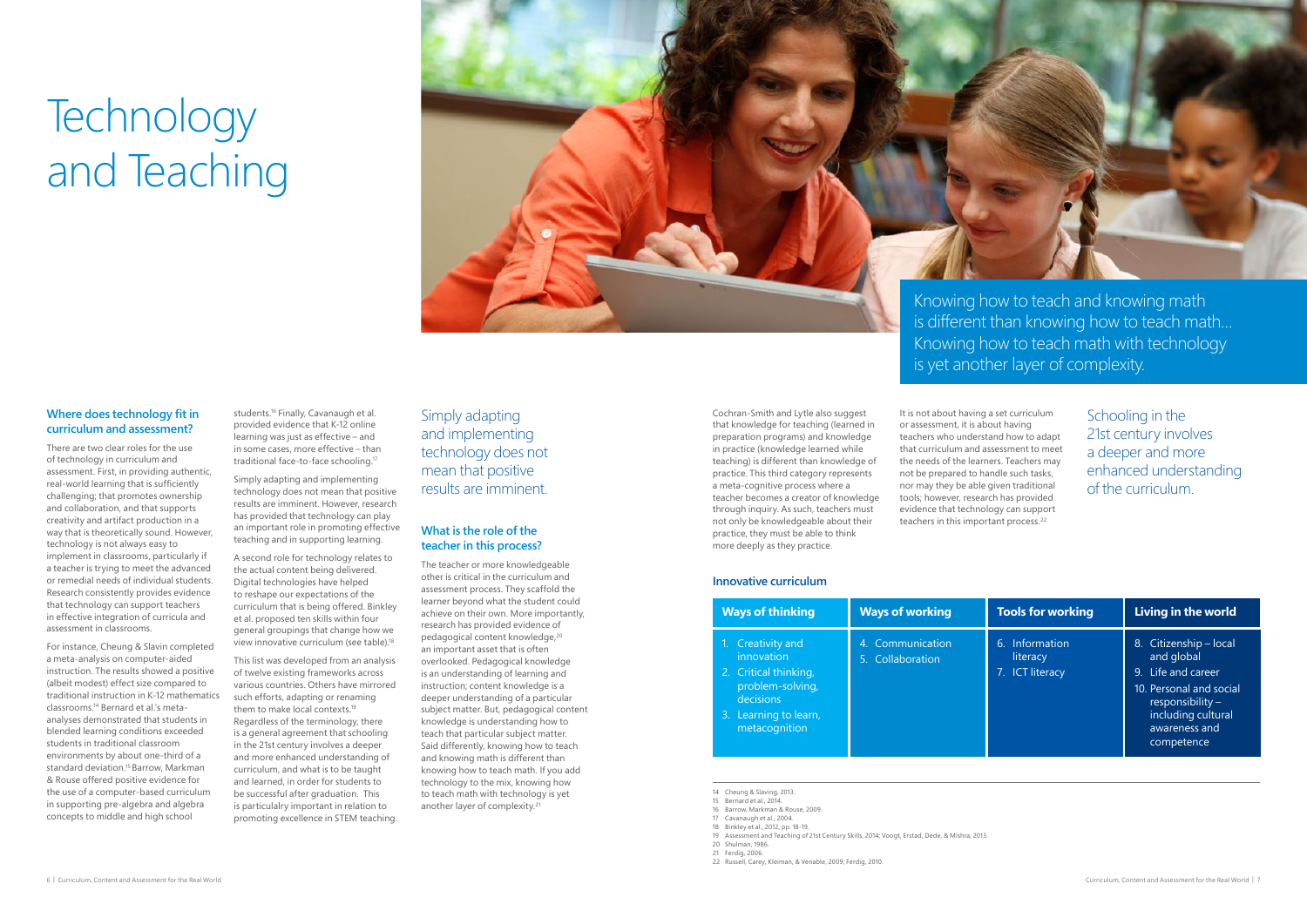

# Emerging trends you can use

### **Research supports technology use, but how should we use technology?**

As the research discussed here has shown, if we are to be successful in teaching curriculum and particularly priority areas like STEM, we must train qualified individuals who can help learners acquire knowledge through innovative curriculum and assessment. That curriculum must match high

pedagogical standards while also reflecting twenty-first century skills. Moreover, research has provided evidence that technology can both scaffold and support learners and teachers in this process.

Given pedagogical content knowledge and its relationship to technology, many of the studies within curriculum and assessment are located within particular subject areas. For instance, a recent study demonstrated that electronic

games could be used effectively in elementary students' study of migratory bird patterns.<sup>23</sup> Another study used two web-based applications to successfully promote reading and writing expression in Canada.24 However, there are some general outcomes that can be explored more broadly in reference to technology, curriculum, and assessment. The following list contains emerging trends in the use of technology to support reform and innovation in curriculum and assessment.

We live and work in a connected world. Ito et al. suggest:

"Connected learning posits that by connecting and translating between in-school and out-of-school learning, we can guide more young people to engaging, resilient, and useful learning that will help them become effective contributors and participants in adult society. We also believe that networked and digital technologies have an important role to play in building these sites of connection and translation…Our hypothesis is that in order to develop these cross-cutting repertoires of practice, young people need concrete and sustained social networks, relationships, institutional linkages, shared activities and communication infrastructures that connect their social, academic, and interest-driven learning."25

Said differently, to provide disconnected content or learning opportunities leaves our young learners disconnected from a world they hope to engage with. Moreover, it is discordant with the ways they have already used technologies to connect in their world. An excellent example of connected learning is the use of student blogs. Blogs provide a way for students to publish their ideas to a live audience. They can draw on and comment on existing content, creating a new network around topics integral to their interests. In one study, blogging improved students' writing and supported development of related skills and knowledge.26 Examples of technologies used to create a connected curriculum include social networking tools such as Twitter, Facebook, Yammer, social bookmarking, blogging, and wikis. The value in these tools is that they are already in use by many students. Other examples include websites aimed at connecting classrooms like ePals, and eTwinning.

23 Chu & Chang, 2014. 24 Lysenko & Abrami, 2014. 25 Ito et al., 2013, p. 46-47. 26 Drexler, Dawson, and Ferdig, 2007.

## 1 Connect Learners

Curriculum and assessment outcomes can improve when technology is used to connect learners and to support already connected learners.

Personalized learning improves outcomes. "Increasing personalization in schools as a strategy for increasing students' academic achievement and social development is a longstanding goal of educational reform, both structurally and instructionally."27 Personalization of instruction is important, given a pedagogical belief that every student enters the classroom with different background knowledge, different abilities, and differing levels of interest in the content.

However, it is not simple for a teacher to easily or consistently personalize instruction. There is evidence that technology can help support teachers in scaffolding student learning, particularly as they seek remedial or advanced instruction. For instance in the area of STEM, Hwang et al developed a role playing game to teach elementary students about natural science. They found that the personalized approach improved learning outcomes and increased students' motivation to learn

#### about science.<sup>28</sup>

Some of the most recent and prevalent technologies used for personalization of learning are related to narrative and virtual characters. For instance, Meograph lets users create virtual stories with graphics, text, videos, and context. DIY provides users a space to upload and share videos that demonstrate their expertise, interests, and skills. Teachers can also utilize emerging tools to support their personalized instruction. Weebly lets teachers create websites and blogs for any audience and any purpose, including the use of classroom websites around various topics. Voki allows teachers and students to create animated characters that can scaffold users on webpages and in assignments.

27 Yonezawa, McClure, & Jones, 2012, p.10. 28 Hwang et al., 2012.

### 2 Personalize instruction

Curriculum and assessment outcomes can improve when technology is used to personalize instruction.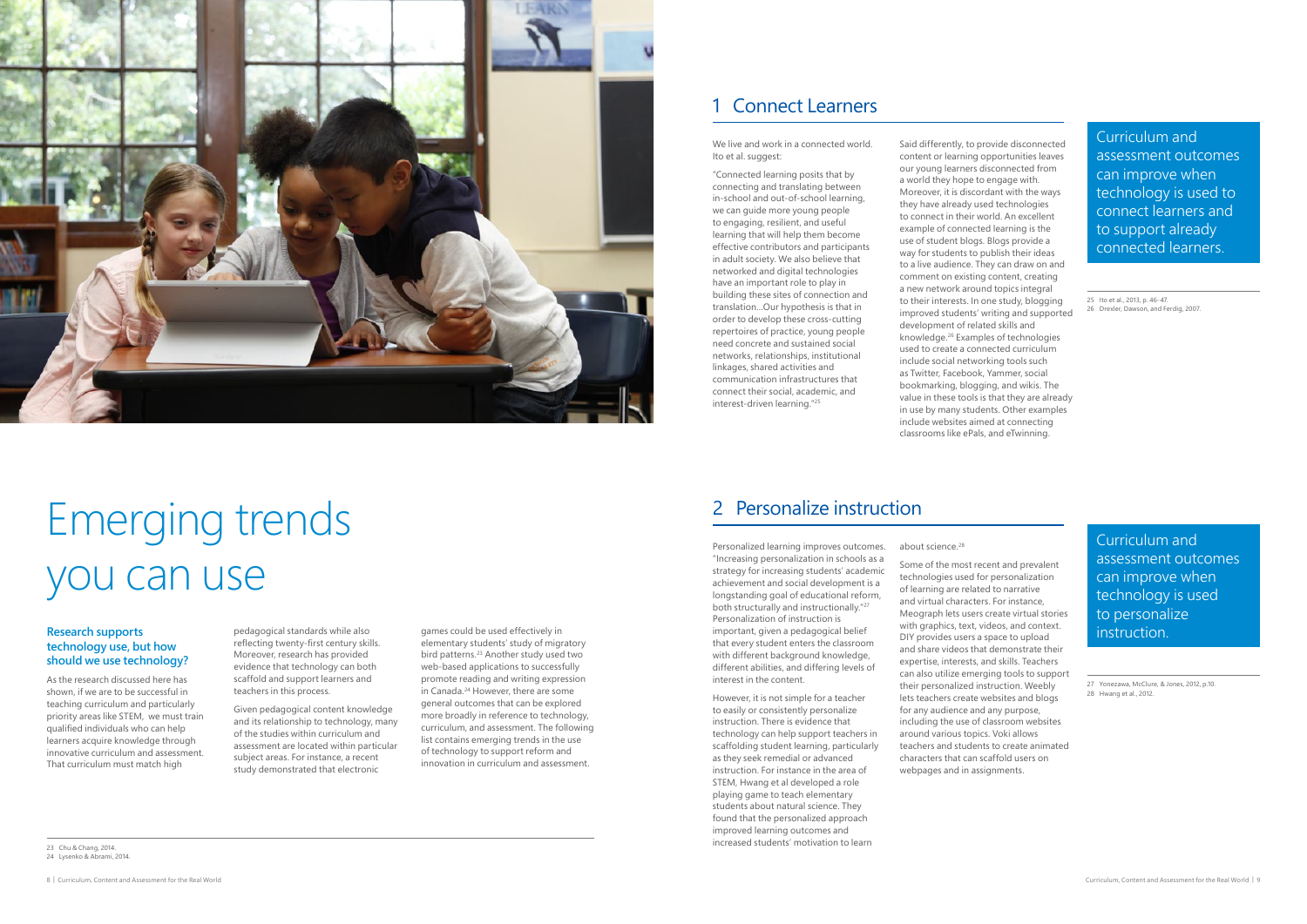Research suggests two important factors for successful technology-supported collaboration.32 First, learners need multiple entry points into collaboration around various topics. Some learners will engage instantly in synchronous chats; others prefer to reflect and to post more time-intensive asynchronous experiences. Second, students need to have models of exemplary collaboration within the learning context. It is not enough to

lead didactic, individualistic experiences within a face-to-face classroom and then to expect students to engage wholeheartedly and collaboratively without a model.

> Unfortunately, there is no way to predict these pedagogical jaunts. There is also often limited resources to support forays into uncharted territories. Open educational resources (OER) can act as an important supplement for both curriculum and assessment. Camilleri et al. suggest that educators can collaboratively improve materials and curricula with OER with less duplication of effort.<sup>40</sup> Students also grow by being

There are numerous examples of technologies that support collaboration. Those technologies include synchronous and asynchronous chats (e.g. Skype), wikis, and collaborative learning environments (e.g. Coursesites). However, one of the most prevalent recent examples is that of document sharing and collaborative writing through online document sharing (e.g. Office 365 Education). In these environments, students can collaborate on assignments in realtime, supporting the notion of sharing, editing, and revision.

There has been a tremendous amount of attention paid to massively open online courses (MOOCs). MOOCs provide an opportunity to connect learners to others that share their same interests. Teachers can avoid assessment issues by having students participate in a portion of a MOOC, using content to supplement the needs of the class or the individual student, with current assessment being undertaken by the local teacher.<sup>41</sup>

### 4 Enable students and teachers to reflect 6 Support alternative assessments

Pre-purchased textbooks and other curricular materials often provide resources that are suitable to meet the needs of many students. However, teaching is flexible as are the teachers that guide reform-oriented instruction. Teaching is a process of continual learning, adaptation, improvisation and instant decision making.<sup>39</sup> Teachers require access to a variety of resources to meet flexible teaching moments and the remedial and advanced inquiries of their students.

introduced to high quality material that is adaptable and can be remixed for teacher or student purposes. Finally, low or no cost access to such materials can improve equity and access issues. This is not to suggest OER is without limitations. Indeed, the authors cite the concern of assessment related to OER.

John Dewey made the famous claim that we learn from reflecting on our experiences. Reflection, for Dewey, was an "active, persistent and careful consideration of any belief or practice in light of reasons that support it and the further consequences to which it leads."33 Without reflection, students spend time in class only focusing on the present and the future; the learning that just occurred becomes isolated and thus easy to discard.34 Reflection can occur through discussion, questioning, and journaling. Technology can also support the process of reflecting.<sup>35</sup>

Collin & Karsenti conducted a literature review of the use of online learning to support reflective practice.<sup>36</sup> They found that the time and space flexibility of online learning gave users the opportunity to reflect and become metacognitive about their posts.37 Forums were also the most beneficial form of online practice to promote reflective practice. Finally, their own research provided evidence

that online interaction encouraged "both individual and groups to exercise a range of reflective functions. Furthermore, online interaction was positively and significantly correlated with cognitive engagement."38

Technological tools to support reflection have already been highlighted in citations of their effectiveness. For instance, asynchronous discussion forums provide opportunities for students to think – and re-think – about posts made by themselves, their teachers, and their colleagues. Another excellent tool for reflection is screen-capturing software (e.g. Jing: http://www.techsmith.com/jing. html). Screen capturing allows students to narrate and record their thoughts either as they complete a task or as they reflect back on the product they have created. There are also tools like Vialogues and Popplet that allow users to make semantic maps and connect ideas with existing videos or images.

There are many types of assessment that can be conducted to assess learning outcomes, including observations, formative and summative assessments, quizzes, tests, standardized exams, etc. Although standardized tests have their value in comparing states and countries, they lack the ability to provide a comprehensive portrait of the student. Portfolios—and later digital portfolios were introduced as a way to ascertain a deeper understanding of the strengths and accomplishments of students. The electronic aspect provided a broader audience to promote feedback and reflection. Portfolios have also been found to positively impact specific areas of learning such as student engagement and skills such as self-assessment.42

Nicolaidou explored the use of digital portfolios in a fourth grade class in Cyprus. Drawing on pre- and posttests, student essays, and evidence of peer feedback, Nicolaidou provided statistically significant evidence of a

growth in writing performance. The study also provided evidence that the digital portfolio process improved peer feedback skills.43

There are a number of technologies that promote opportunities for student collection of work in digital portfolios. These include student websites and dedicated portfolio sites such as Foliospaces. However, teachers can also use familiar desktop and publishing software, social networking tools, and online repositories to implement broader concepts such as digital storytelling and online presence.

Equally in the prioirty area of STEM, video presentations (recorded on student smartphones or Tablets) can be very effective in documenting student progress by recording and commenting on scientific experimentation or developing technology projects.

Curriculum and assessment outcomes can improve when technology is used to support student collaboration.

29 Gokhale, 1995.

30 Resnick, Rusk, & Cooke, 1998. 31 Krajcik, Blumenfeld, Marx, & Soloway, 1994. 32 Clegg et al., 2013.

- 39 Becker & Riel, 1999; Engestrom & Middleton, 1996.
- 40 Krajcik, Blumenfeld, Marx, & Soloway, 1994.
- 41 Camilleri et al., 2012, p. 7.

42 Ferdig, Pytash, Merchant, & Nigh, 2014. 43 Fielke & Quinn, 2011.

33 John Dewey, 1933, p. 9. 34 Costa & Kallick, 2008.

35 Lin, Hmelo, Kinzer, & Secules, 1999.

36 Collin & Karsenti, 2013); Also see Kori, Pedaste,

Leijen, & Mäeots, 2014.

37 Ferdig, Roehler, and Pearson, 2002. 38 Ibid, pp. 57-58.

## 3 Support student collaboration 5 Provide open resources

Collaboration is a critical part of constructivist pedagogies. It has been widely studied and cited in the professional literature as an important factor in increasing both interest and critical thinking.29 Researchers would also argue that collaboration helps develop communities of practice where students can try out ideas and challenge each other's thinking.30 These communities and related collaboration are both supported through and emergent from interactions with and through technologies.<sup>31</sup>

> Curriculum and assessment outcomes can improve when technology provides oportunities for student and teacher reflection.

Curriculum and assessment outcomes can improve when technology is used to support alternative, comprehensive assessments like student digital portfolios.

Curriculum and assessment outcomes can improve when technology is used to provide access to open resources.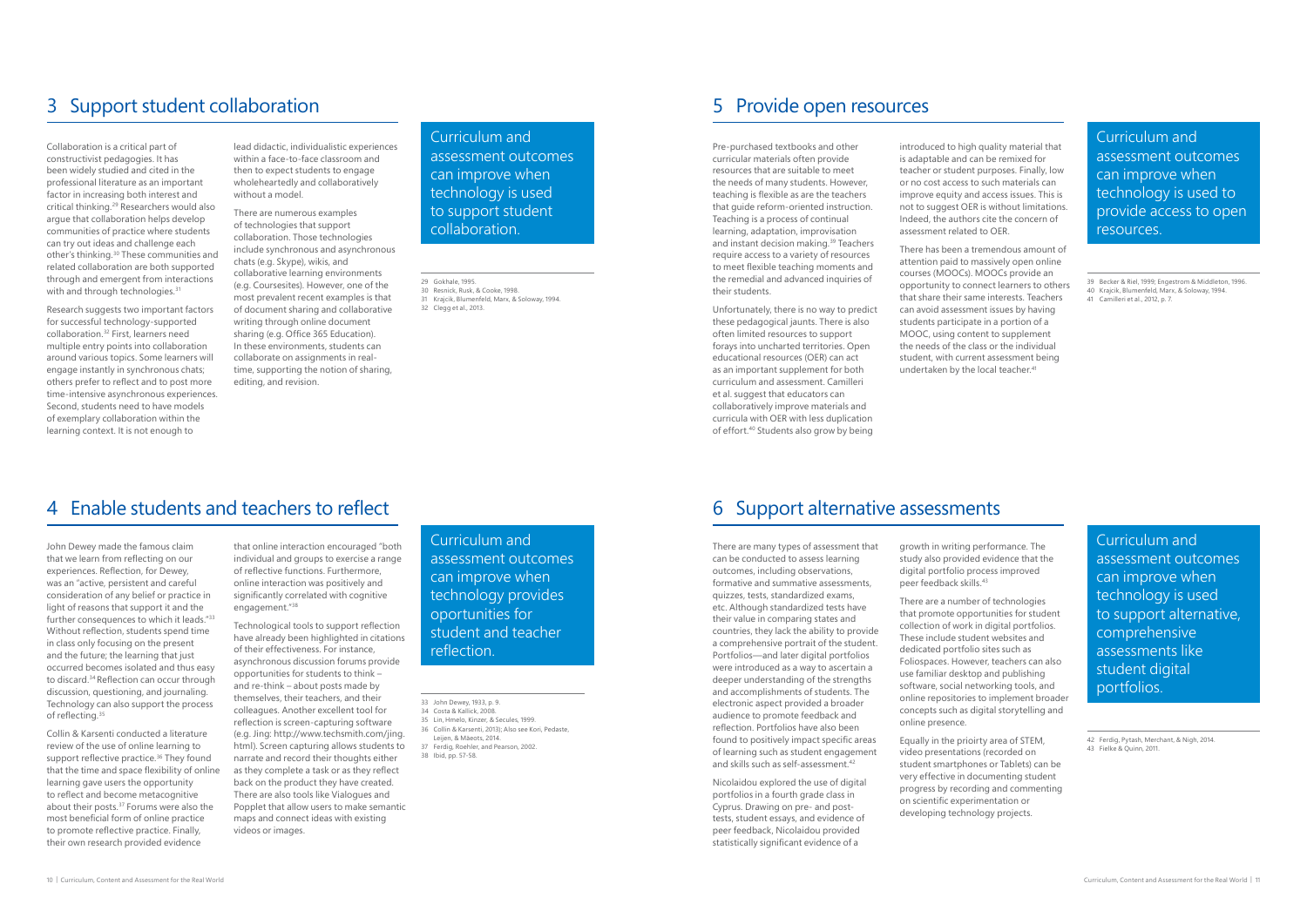Problem or project-based learning (PBL) "is an instructional (and curricular) learner-centered approach that empowers learners to conduct research, integrate theory and practice, and apply knowledge and skills to develop a viable solution to a defined problem. Critical to the success of the approach is the selection of ill-structured problems (often interdisciplinary) and a tutor who guides the learning process and conducts a thorough debriefing at the conclusion of the learning experience."44

There are a number of reasons for the growth in popularity for PBL as a real-world and authentic educational activity and assessment. Most notably, educational content that requires higher order thinking is complex and ill-structured.45 Problem or project-based learning provides an opportunity to traverse the complexity domain using

Wittgenstein's notion of criss-crossed landscapes.46 Rather than passing over the content once, students take many passes through the concepts, skills, and knowledge, beginning to recognizing the depth and complexity of the subject matter. Technology can support that complex inquiry. In one study, a PBL based approach to STEM (Science, Technology, Engineering, and Mathematics) education influenced student achievement in mathematics.47 Most notably, low performing students were able to decrease the achievement gap.

There are a number of technologies that can be used to support problem or project-based learning. Examples include WebQuests online field trips and experiments such as Go-Lab and Global Excursion and blended interactions such as Geocaching. Game and simulation development tools like Alice, Kodu and

Scratch also provide opportunities to problem solve by turning learners into producers rather than simply consumers of content. Hands on technologies such as Raspberry PI and Arduino enable learners to experiment and also produce their own

technology tools.

44 Nicolaidou, 2013. 45 Savery, 2006, p. 12.

46 Spiro, Coulson, Feltovich, & Anderson, 1988.

47 Wittgenstein, 1953.

Curriculum and

assessment outcomes

can improve when technology is used in providing problem-

based learning.

## 7 Provide problem-based learning

Many of the current assessment practices in education take the form of a quiz or test given at the beginning, middle, or end of a content unit. The assessment is tied to the curriculum in the sense that it tests facts, knowledge, and occasionally skills and attitudes related to the content that was offered.

Innovative technologies can create a new relationship between curriculum and assessment. Students still complete assessments, but the opportunity to assess their learning happens naturally embedded within the content being offered. It is not isolated from the content, and it occurs frequently. The frequent nature of the assessment promotes the delivery of adapted and dynamic content. As a student progresses through the curriculum (now defined broadly as a combination of content and embedded assessment), they are presented with materials that meet various needs (e.g. learning styles, remedial or advanced content, etc.).

There is a tremendous amount of excitement and promise for computer adaptive testing. Most notably, standardized tests are better suited for those with average abilities, compared to adaptive tests that can be used for most learners.<sup>48</sup> Shute, in discussing stealth assessment, adds:

"We now can more accurately and efficiently diagnose student competencies at various levels during the course of learning. With regard to low-level diagnoses (i.e., at the problem or task level, addressing how the person handled a given problem), new technologies allow us to embed assessments into the learning process; extract ongoing, multifaceted information (evidence) from a learner; and react in immediate and helpful ways. On a more general level, we can support learning by using automated scoring and machine-based reasoning techniques to infer things that would be too hard for humans (e.g., estimating competency levels across a network of skills, addressing what the person knows and can do, and to what degree). These competency-level diagnoses then provide the basis for improved instruction, selfreflection, and so on."<sup>49</sup>

Given the relative difficulty of any single teacher creating computerbased adaptive testing, it is more likely that teachers will use aforementioned technologies to embed authentic assessments within learning environments. However, leaders and teachers working with educational companies can begin to seek technological solutions that provide just-in-time data from embedded assessments. They can also push to have a deeper understanding of the factors and characteristics that go into commercial adaptive tests.

## 8 Encourage adaptive and embedded assessment

Curriculum and assessment outcomes can improve when technology is used for adaptive and embedded assessment.

### **Ensure pedagogy is congruent with technology**

School leaders and teachers should examine their pedagogical beliefs for congruence with their technological efforts. Curriculum and assessment do not happen in a vacuum. Technological innovations to either curriculum or assessment will be imbued with certain pedagogical strategies and/or beliefs. The extent to which those beliefs are congruent or discordant with the beliefs of the teachers or administrators will, to a large extent, determine the success of the implementation. There are times when a new technology will push to change old and non-working pedagogical beliefs of some instructors. However, there are other times when a technology, regardless of how engaging it looks, simply fails to match the pedagogical strategies of the teacher or the learning needs of the student.

#### **Use data to show where students are headed**

School leaders and teachers should find ways to capture and utilize data to promote curriculum and assessment adaption. One of the advantages of twenty-first century technologies is the amount of data that is generated with its use. Although this has led many pundits and critics to a concern over access and privacy, this also provides an important opportunity to capitalize on data to improve student learning. Enhanced data systems can provide opportunities for data-driven decision-making at any point throughout the learning process, rather than waiting until a student has passed or failed a unit-or, worse yet, a course. Data can be used to help assessment become a learning tool; it becomes a formative approach to improving curriculum. It can help point to where a student is headed rather than a summative assessment of where a student has gone.

### **Offer personalized professional development**

School leaders and teachers should provide opportunities for consistent and embedded professional development related to curriculum, assessment, and technology. Teachers need opportunities for sustained growth, particularly with growth in access to new data and new technologies for teaching and learning, especially in priority areas like STEM. Teachers understand the importance of the individualization and personalization of instruction for students; yet many school, leaders offer one-size-fits-all professional development for teachers. Those instances also typically occur once or twice a year. Teachers need access to just-in-time content; they also need access to professional communities of practice so that they conduct inquiry about their practice. For instance, just because data is now largely available, it does not mean that teachers will know how to use big data sets to personalize instruction. And, math teachers will end up having access to and needs for tools that may be different to what science or language arts teachers need. Professional development should focus on pedagogy, technology, content, and the intersections of all three.

### **Use assessment as a teaching tool**

School leaders should refocus their attention and teachers' perspectives on data and assessment as learning and not just testing tools. There is no doubt that in an era of international comparisons of standardized test scores, leaders are focused on assessment outcomes. However, an assessment is more than just an outcome. It can be used as a formative and summative means to improve curriculum. It can also be used as a learning tool. Researchers have provided evidence that learners often

learn by failing. Rather than making the test the final outcome, teachers and leaders can create an environment where the assessment is a critical part of the curricular process.

### **Take time to find the right blend of technology**

School leaders should engage with new opportunities for technology advancements, but ignore one-sizefits all technology proposals. Leaders should be willing to stay on the cutting edge of educational technologies. They can do this by creating and sustaining partnerships with companies, local educational agencies, and educational technology researchers. They can also create innovation spaces in their institutions where new tools and approaches can be tested. This will help lessen the divide between what students engage with at home and at school.

However, leaders should be wary of sales efforts that focus on one-size-fitsall technology. Educators capitalize on flexible teaching moments. Different learning or teaching moments call on for varying tools, strategies, content, and technology. Although many claim to have found the magic tool, there is no one panacea for the needs of educators and students. Leaders should attempt to understand each technology as having affordances and constraints that will impact their ability to be useful for assessment or curriculum integration and implementation.

Leaders should also be wary of studies that claim that a technology will always work or will never work. Decades of research have provided evidence that technologies sometimes work, given the right conditions. Leaders should be willing to ask, "under what conditions will this technology improve or impact my school's curriculum or assessment?"

Guiding principles for policy and practice

<sup>48</sup> Han, Capraro, & Capraro, 2014, 49 Thissen & Mislevy, 2000.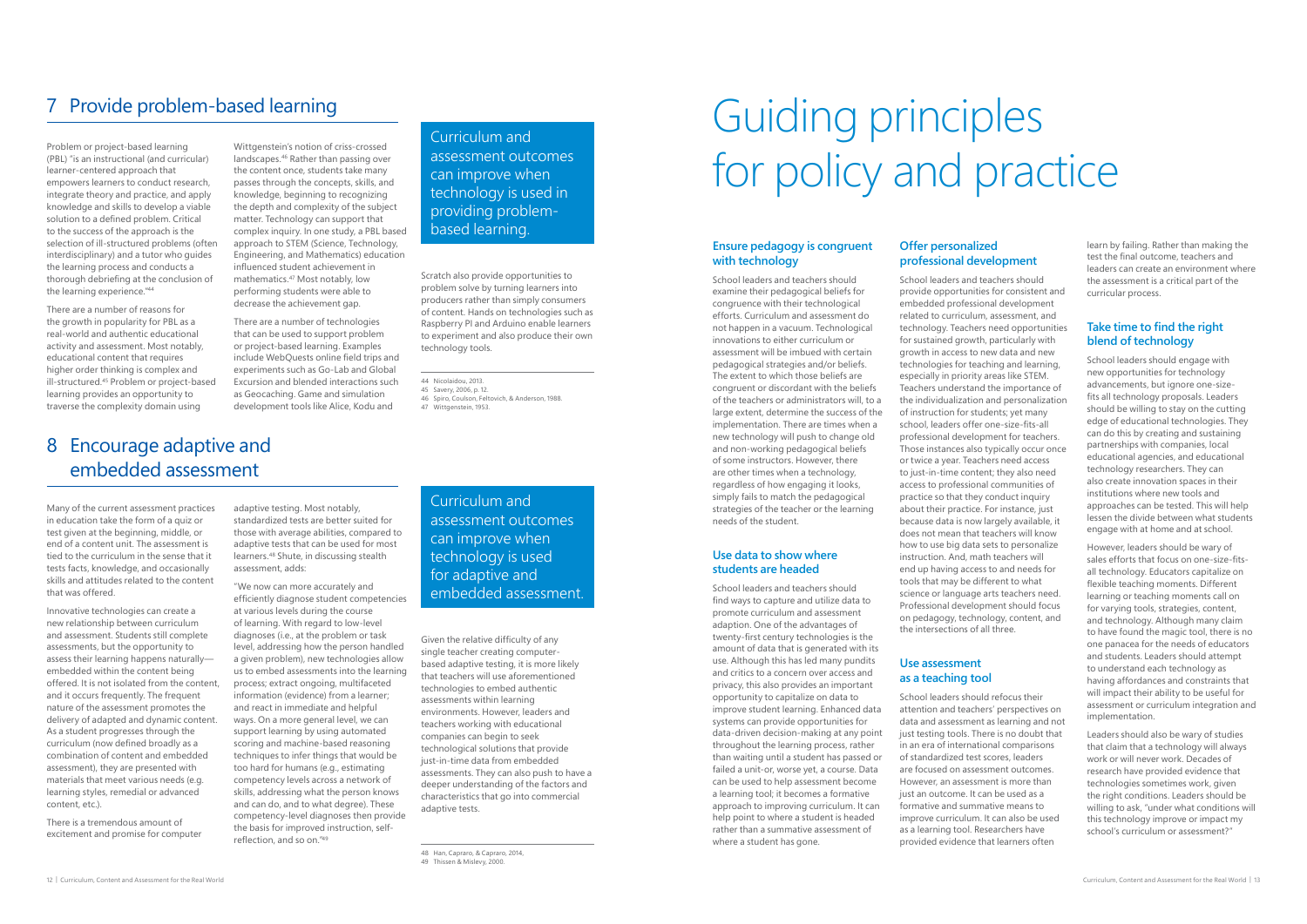- Enabling constructivist learning through communication and collaboration - how will this be supported and managed?
- How will classroom task/resource management and teacher orchestration/workflow be supported?
- How will 21st Century Skills be structured and integrated into everyday lessons and curricula?
- What knowledge management is required? Links to National Curricula, internal and external repositories and agencies to ensure compliance with state and safety requirements
- How balanced is the curriculum for authentic performance-based formative and summative assessment?
- Does the curriculum support collaborative, differentiated and game-based experiences?
- Does the digital content from publishers, teachers and students reflect the interactive, collaborative expectations of 21st Century Learners?
- How easy is it for the community to Search, Create, Collaborate, Store and Share curriculum content?
- Does the curriculum and assessment enable pedagogy for deep learning?
- How are 21st century skills placed in the context of content standards?
- administration requirements?
- adaptive teaching and learning (authoring, branching)?
- 
- -
	-
	- What are course management and
	- Do we have systems to allow

Assessment and Teaching of 21st Century Skills. (2014). Collaborative Problem Solving Progressions. Melbourne, Australia, University of Melbourne. Barrow, L., Markman, L., & Rouse, C. E. (2009). Technology's edge: The educational benefits of

computer-aided instruction. American Economic Journal: Economic Policy, 1(1), 52–74. Becker, H. J. & Riel, M. M. (1999). Teacher professionalism and the emergence of constructivist

compatible pedagogies. Irvine, CA: Center for Research on Information Technology and Organizations. Bernard, R.M., Borokhovski, E., Schmid, R.F, Tamim,

R.M., & Abrami, P.C. (2014). A meta-analysis of blended learning and technology use in higher education: From the general to the applied. Journal of Computing in Higher Education, 26(1), 87-122.

Biasutti, M. (2011). The student experience of a collaborative e-learning university module. Computers & Education, 57 (3), 1865–1875.

Binkley, M., Erstad, O., Herman, J., Raizen, S., Ripley, M., Miller-Ricci, M., & Rumble, M. (2012). Defining twenty-first century skills. In P. Griffin, B. McGaw, and E. Care (Eds.), Assessment and teaching of 21st century skills (pp. 17-66). Springer Netherlands.

Blumenfeld, P. C., Krajcik, J. S., Marx, R. W. & Soloway, E. (1994). Lessons learned: how collaboration helped middle grade science teachers learn project-based instruction. The Elementary School Journal, 94(5), 539-552.

Brown, A. L. (1992). Design experiments: theoretical and methodological challenges in creating complex interventions in classroom settings. Journal of the Learning Sciences 2(2), 141-178.

Camilleri, A., Ferrari, L., Haywood, J., Maina, M. F., Pérez-Mateo, M., Montes, R., Nouira, C., Sangrà, A., & Tannhäuser, A. C. (2012). Open learning recognition: Taking open educational resources a step further. EFQUEL – European Foundation for Quality in e-Learning. Retrieved from http://openaccess.uoc. edu/webapps/o2/ bitstream/10609/21341/1/Open-Learning-Recognition.pdf

Cavanaugh, C., Gillan, K. J., Kromrey, J., Hess, M., & Blomeyer, R. (2004). The Effects of Distance Education on K-12 Student Outcomes: A Meta-Analysis. Learning Point Associates/North Central Regional Educational Laboratory (NCREL).

Cheung, A. C., & Slavin, R. E. (2013). The effectiveness of educational technology applications for enhancing mathematics achievement in K-12 classrooms: A meta-analysis. Educational Research Review, 9, 88-113.

Chu, H. & Chang, S. (2014). Developing an educational computer game for migratory bird identification based on a two-tier test approach. Educational Technology Research and Development, 62 (2), 147-161.

Clegg, T., Yip, J. C., Ahn, J., Bonsignore, E., Gubbels, M., Lewittes, B., & Rhodes, E. (2013). When faceto-face fails: Opportunities for social media to foster collaborative learning. In Tenth International Conference on Computer Supported Collaborative Learning.

Cochran-Smith, M. & Lytle, S.L. (1999). Relationships of knowledge and practice: Teacher learning in communities. Review of Research in Education, 24, 249-305.

Collin, K. & Karsenti, T. (2013). The role of online interaction as support for reflective practice in preservice teachers. Formation Profession, 20(2), 64-81.

Microsoft in Education 25 www.microsoft.com/ education/ ©2014 Microsoft Corporation

Costa, A. L., & Kallick, B. (Eds.). (2008). Learning and leading with habits of mind: 16 essential characteristics for success. ASCD.

Dewey, J. (1933). How we think. Madison: University of Wisconsin Press.

Drexler, W., Dawson, K., & Ferdig, R. E. (2007). Collaborative blogging as a means to develop elementary expository writing skills. Electronic Journal for the Integration of Technology in Education, 6, 140-160.

Engestrom, Y. & Middleton, D. (1996). Cognition and communication at work. Cambridge, England: Cambridge University Press.

Ferdig, R.E. (2006). Assessing technologies for teaching and learning: Understanding the importance of technological-pedagogical content knowledge. British Journal of Educational Technology, 37(5), 749-760.

Ferdig, R.E. (2010). Continuous quality improvement through professional development for online K-12 instructors. Lansing, MI: Michigan Virtual University.

Ferdig, R. E., Pytash, K. E., Merchant, W., & Nigh, J. (2014). Findings and reflections from the K-12 teaching in the 21st century MOOC. Lansing, MI: Michigan Virtual Learning Research Institute. Retrieved from http://media.mivu.org/institute/pdf/ Mooc\_Findings.pdf

Ferdig, R.E., Roehler, L., Pearson, P.D. (2002). Scaffolding preservice teacher learning through web-based discussion forums: An examination of online conversations in the Reading Classroom Explorer. Journal of Computing in Teacher Education, 18(3), 87-94. (PDF)

Fielke, J. & Quinn, D. (2011). Improving student engagement with self-assessment through ePortfolios [online]. In: Australasian Association for Engineering Education Conference 2011: Developing engineers for social justice: Community involvement ethics & sustainability 5-7 December 2011, Fremantle,<br>Western Australia. Barton, A.C.T.: Engineers Australia, 2011: 473-478.



### **Technologies** schools can use to support change

Gavelek, J. R. & Raphael, T. (1996). Changing talk about text: new roles for teachers and students. Language Arts, 73, 182–192. Gokhale, A. (1995). Collaborative learning enhances critical thinking. Journal of Technology Education,

7(1), 22-30. Han, S., Capraro, R., & Capraro, M. M. (2014). How science, technology, engineering, and mathematics (STEM) project-based learning (PBL) affects high, middle, and low achievers differently: The impact of student factors on achievement. International Journal of Science and Mathematics Education, 1-25. Hwang, G. J., Sung, H. Y., Hung, C. M., Huang, I., &

Tsai, C. C. (2012). Development of a personalized educational computer game based on students' learning styles. Educational Technology Research and Development, 60(4), 623-638.

Ito, M., Gutiérrez, K., Livingstone, S., Penuel, B., Rhodes, J., Salen, K., Schor, J., Sefton-Green, J., & Watkins, S. C. (2013). Connected learning: An agenda for research and design. Digital Media and Learning Research Hub. Retrieved from: http://dmlhub.net/ sites/default/files/Connected\_Learning\_report.pdf

Kori, K., Pedaste, M., Leijen, Ä., & Mäeots, M. (2014). Supporting reflection in technology-enhanced learning. Educational Research Review, 11, 45-55.

Krajcik, J. S., Blumenfeld, P. C., Marx, R. W. & Soloway, E. (1994). A collaborative model for helping middle grade science teachers learn project-based instruction. The Elementary School Journal, 94(5) 483–497.

Laurillard, D. (1996). Rethinking university teaching. London: Routledge.

Lave, J. & Wenger, E. (1991). Situated learning: legitimate peripheral participation. New York: Cambridge University Press. Lin, X., Hmelo, C., Kinzer, C. K., & Secules, T. J. (1999). Designing technology to support reflection.

Educational Technology Research and Development, 47(3), 43-62. Linn, M. C. (1992). The computer as learning partner: Can computer tools teach science? In K. Sheingold, L. G. Roberts & S. M. Malcolm (Eds), This year in school science 1991: Technology for teaching and learning (pp. 31–69). Washington, DC: American Association for the Advancement of Science.

Lysenko, L.V. & Abrami, P.C. (2014). Promoting reading comprehension with the use of technology. Computers and Education, 75, 162-172.

McLoughlin, C., & Lee, M. J. (2010). Personalized and self regulated learning in the Web 2.0 era: International exemplars of innovative pedagogy using social software. Australasian Journal of Educational Technology, 26(1), 28-43.

Nicolai, I. (2013). E-portfolios supporting primary students' writing performance and peer feedback. Computers & Education, 68, 404-415.

Resnick, M., Rusk, N. & Cooke, S. (1998). The computer clubhouse: Technological fluency in the inner city. In D. Schon, B. Sanyal & W. Mitchell (Eds), High Technology and Low-Income Communities (pp. 266–286). Cambridge: MIT Press.

Roschelle, J. (1997). Learning in interactive environments: Prior knowledge and new experience (pp. 37-54). Exploratorium Institute for Inquiry. Roschelle, J. (1992). Learning by collaborating: Convergent conceptual change. Journal of the Learning Sciences, 2(3), 235-276.

Russell, M., Carey, R., Kleiman, G., Venable, J. (2009). Face-to-face and online professional development for mathematics teachers: A comparative study. Journal of Asynchronous Learning Networks, 13(2), 71-87.

Salomon, G. (1993). On the nature of pedagogic computer tools: the case of the writing partner. In S. Lajoie & S. J. Derry (Eds), Computers as cognitive tools (pp. 179–196). Hillsdale, NJ: Lawrence Erlbaum Associates.

Savery, J. R. (2006). Overview of problembased learning: Definitions and distinctions. Interdisciplinary Journal of Problem-based Learning, 1(1), 9-20.

Scardamalia, M. & Bereiter, C. (1991). Higher levels of agency for children in knowledge building: A challenge for the design of new knowledge media. The Journal of the Learning Sciences 1(1), 37-68.

Shute, V. J. (2011). Stealth assessment in computerbased games to support learning. Computer games and instruction, 55(2), 503-524.

Shulman, L. S. (1986). Those who understand: Knowledge growth in teaching. Educational Researcher, 15(2), 4-14.

Spiro, R. J., Coulson, R. L., Feltovich, P. J., & Anderson, D. K. (1988). Cognitive Flexibility Theory: Advanced knowledge acquisition in ill-structured domains. In V. Patel (Ed.), Tenth annual conference of the Cognitive

Science Society (pp. 375–383). Hillsdale, NJ: Erlbaum. Thissen, D., & Mislevy, R.J. (2000). Testing Algorithms. In Wainer, H. (Ed.) Computerized Adaptive Testing: A Primer, pp. 101-133. Mahwah, NJ: Lawrence Erlbaum Associates.

Tudge, J. R. H. (1992). Processes and consequences of peer collaboration: a Vygotskian analysis. Child Development, 63, 1364–1379.

Voogt, J., Erstad, O., Dede, C. and Mishra, P. (2013), Challenges to learning and schooling in the digital networked world of the 21st century. Journal of Computer Assisted Learning, 29, 403–413.

Vygotsky, L. S. (1978). Mind in society. Cambridge, MA: Harvard University Press.

Wittgenstein, L. (1953). Philosophical investigations. New York: Macmillan.

Yonezawa, S., McClure, L., & Jones, M. (2012). Personalization in schools. Available online: http:// www.studentsatthecenter.org/sites/scl.dl-dev.com/ files/Personalization%20in%20Schools.pdf

#### **References**

Windows 10, together with Office 365 Education and OneNote, supports collaboration, personalization and reflection.

Schools can build a connected curriculum with collaboration tools with Office 365 Education, Lync, SharePoint, Yammer and Skype for Education Microsoft Educator Network.

Microsoft Bing and Wolfram Alpha bring powerful discovery and analysis to each student.

Students can create ePortfolios with OneNote, SharePoint and Office 365 Education.

### Developing your own change strategy Guiding questions for curriculum, content, and assessment for the real world